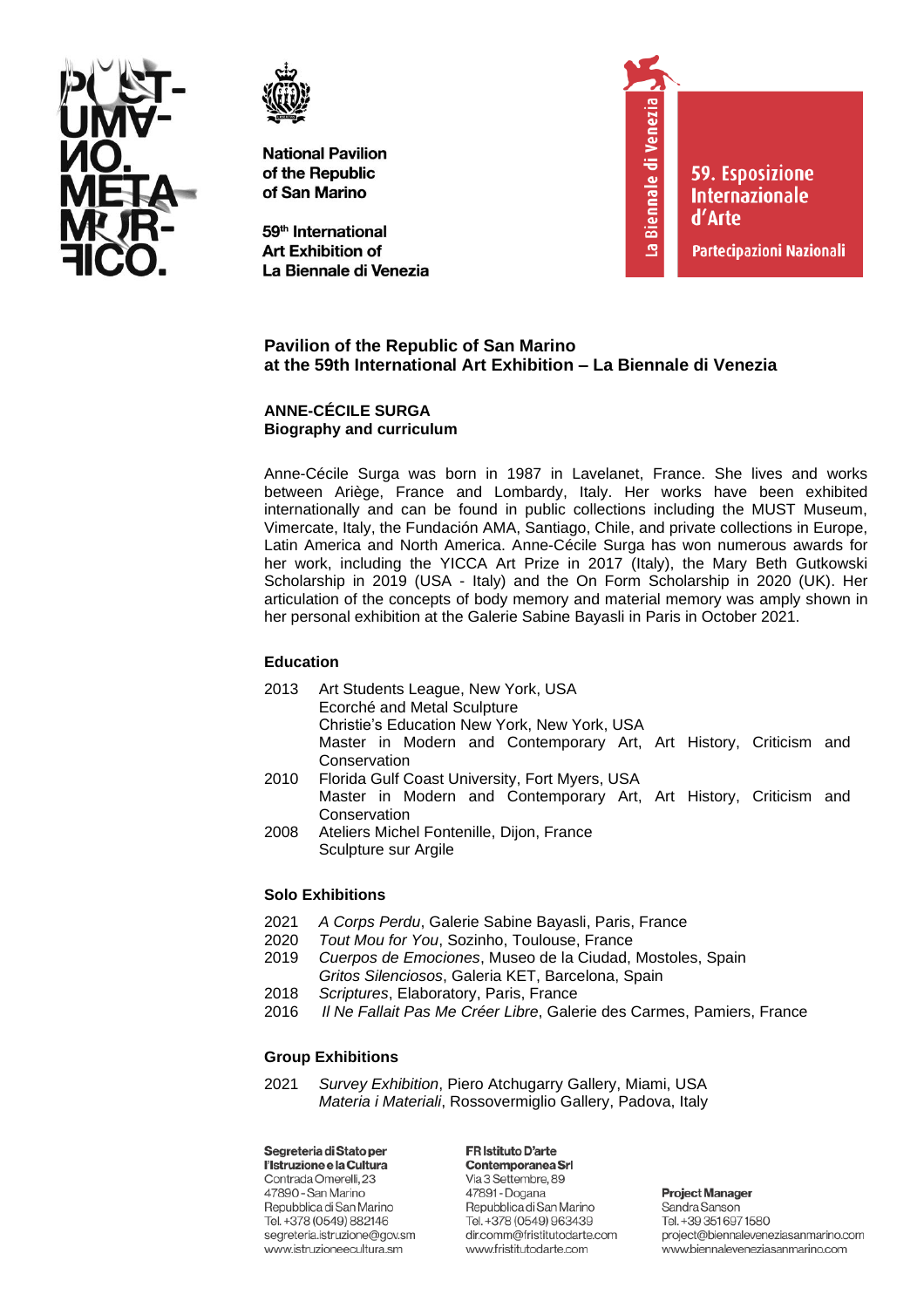



59<sup>th</sup> International **Art Exhibition of** La Biennale di Venezia La Biennale di Venezia

59. Esposizione **Internazionale** d'Arte

Partecipazioni Nazionali

|      | Summer Show, Galeria de las Misione, José Ignacio, Uruguay                                                                                                                                                                                                                                                                                                       |
|------|------------------------------------------------------------------------------------------------------------------------------------------------------------------------------------------------------------------------------------------------------------------------------------------------------------------------------------------------------------------|
| 2020 | Signs, Luisa Catucci Gallery, Berlin, Germany                                                                                                                                                                                                                                                                                                                    |
|      | FRESH RICE Rice Initiative, MUTO Gallery, Barcelona, Spain                                                                                                                                                                                                                                                                                                       |
|      | Quarantine Exhibition, curator Dionisis Chritofilogiannis, Space52, Athens,                                                                                                                                                                                                                                                                                      |
|      | Greece                                                                                                                                                                                                                                                                                                                                                           |
|      | On Form, Asthall, UK                                                                                                                                                                                                                                                                                                                                             |
| 2019 | Core of Cores, curator Mengyue Zhang, Galerie de l'IESA, Paris, France<br>Georges Mathieu - Anne Cecile Surga, RossovermiglioArte, Padova, Italy<br>Passage(s) ou l'Art du Transitoire, Espace Bourdelle, Montauban, France<br>Skiagrafia, curator Anna Dona, Vitrine DD, Paris, France<br>V_AIR2019: Transiti, curator Maria Paula Zedda, Museo MUST, Vimercate |
|      | (MB), Italy<br>We Are Fatale, Fatale Art Gallery, LiveArt, Montreal, Canada                                                                                                                                                                                                                                                                                      |
|      | Biennale de Gentilly, Gentilly, France                                                                                                                                                                                                                                                                                                                           |
| 2018 | Encuentros en el Arte, Museo Gurvich, Montevideo, Uruguay<br>Salon d'Automne, invitée en tant que lauréat du Prix Arbuste, Paris, France<br>Endangered Bodies, School of Arts and Humanities, University of Lisbon,<br>Lisbon, Portugal                                                                                                                          |
|      | Encuentros en el Arte, Museo Gurvich, Montevideo, Uruguay                                                                                                                                                                                                                                                                                                        |
|      | VII Bienal Internacional de Escultura Valle de los Suenos, Puebla de la                                                                                                                                                                                                                                                                                          |
|      | Sierra, Spain                                                                                                                                                                                                                                                                                                                                                    |
|      | La Poétique des Matériaux, Espace Bourdelle, Montauban, France                                                                                                                                                                                                                                                                                                   |
|      | Biennale Arte Dolomiti, Cibiana di Cadore (BL), Italy                                                                                                                                                                                                                                                                                                            |
| 2017 | WAR: Quello que Rimane, Metamorfosi Gallery, Vicenza, Italy<br>YICCA 2017, Rome, Italy                                                                                                                                                                                                                                                                           |
|      | CHUNK3, Team Caef, Brescia, Italy                                                                                                                                                                                                                                                                                                                                |
|      | Somos II-Limitades, Association FemArt, Barcelona, Spain                                                                                                                                                                                                                                                                                                         |
|      | Salon d'Automne, invitée dans le cadre du Prix Jeune Arbuste, Paris, France                                                                                                                                                                                                                                                                                      |
|      | Biennale Interactive de Sculpture Contemporaine en Bourgogne, Nolay,                                                                                                                                                                                                                                                                                             |
|      | France                                                                                                                                                                                                                                                                                                                                                           |
|      | Setba Jove 2017, Fundacion Setba Jove, Barcelona, Spain                                                                                                                                                                                                                                                                                                          |
|      | SenseFils - NoMo - Sincria, Centro Civico de la Barceloneta, Barcelona,                                                                                                                                                                                                                                                                                          |
|      | Spain                                                                                                                                                                                                                                                                                                                                                            |
| 2016 | Gender and Freedom, Triennale Internationale des Arts Mixtes, Belgrade,<br>Serbia                                                                                                                                                                                                                                                                                |
|      | Cent Centimètres Carrés, Galerie du Philosophe, Carla Bayle, France<br>Amore e Scelta / Love and Choice, Collezione Fondazione Pablo Atchugarry,<br>Museo MIIT, Torino, Italy                                                                                                                                                                                    |
|      | Gaia III, Mairie du Ilème Arrondissement, Paris, France                                                                                                                                                                                                                                                                                                          |

Segreteria di Stato per l'Istruzione e la Cultura

Contrada Omerelli, 23 47890 - San Marino Repubblica di San Marino Tel. +378 (0549) 882146 segreteria.istruzione@gov.sm www.istruzioneecultura.sm

# FR Istituto D'arte

Contemporanea Srl Via 3 Settembre, 89 47891 - Dogana Repubblica di San Marino Tel. +378 (0549) 963439 dir.comm@fristitutodarte.com www.fristitutodarte.com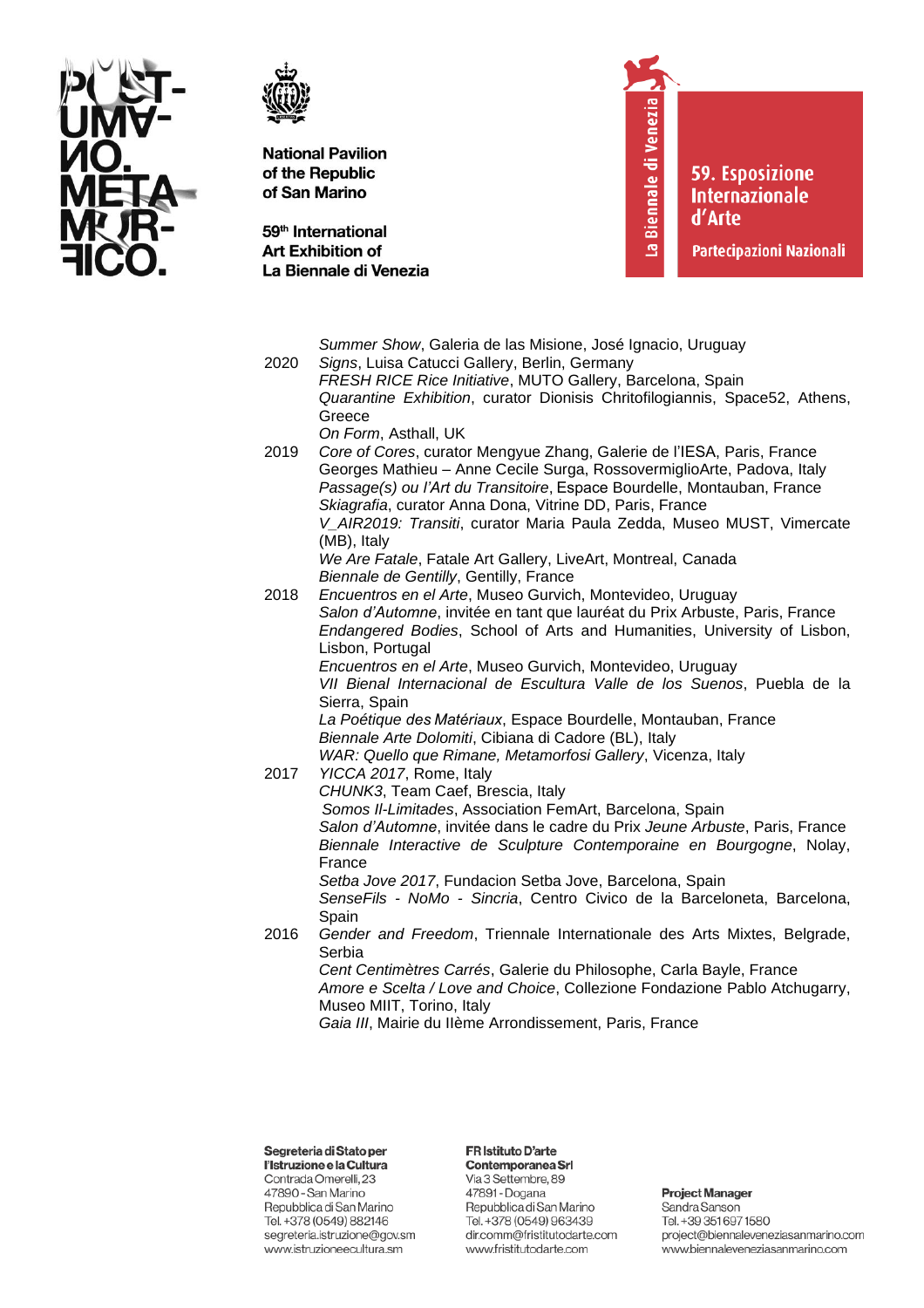



59<sup>th</sup> International **Art Exhibition of** La Biennale di Venezia La Biennale di Venezia

**59. Esposizione Internazionale** d'Arte

Partecipazioni Nazionali

## **Residences**

- 2019 Tuscany Study, through the Mary Beth Gutkowski scholarship *Vimercate Art in Residence*, Vimercate (MB), Italy
- 2014 Atelier Pablo Atchugarry, Punta del Este, Uruguay

#### **Awords**

- 2020 On Form Bursary, Asthall, UK V Edición Concurso Arte Contemporáneo IDC, Vigo, Spain
- 2019 Mary Beth Gutkowski scholarship
- 2018 Prix Arbustes Les Amis du Salon d'Automne de Paris, Paris, France Prix Jeune Arbuste, Salon Arbustes, Mantes-la-Jolie, France Medalla de Oro, *VII Bienal Internacional de Escultura Valle de los Sueños Puebla* de la Sierra, Spain
- 2017 Prix YICCA 2017, Rome, Italy Prix Jeune Arbuste, Salon Arbustes, Mantes-la-Jolie, France Prix Espoir, Biennale Interactive de Sculpture Contemporaine en Bourgogne, Nolay, France

Segreteria di Stato per

l'Istruzione e la Cultura Contrada Omerelli, 23 47890 - San Marino Repubblica di San Marino Tel. +378 (0549) 882146 segreteria.istruzione@gov.sm www.istruzioneecultura.sm

# FR Istituto D'arte

Contemporanea Srl Via 3 Settembre, 89 47891 - Dogana Repubblica di San Marino Tel. +378 (0549) 963439 dir.comm@fristitutodarte.com www.fristitutodarte.com

**Project Manager**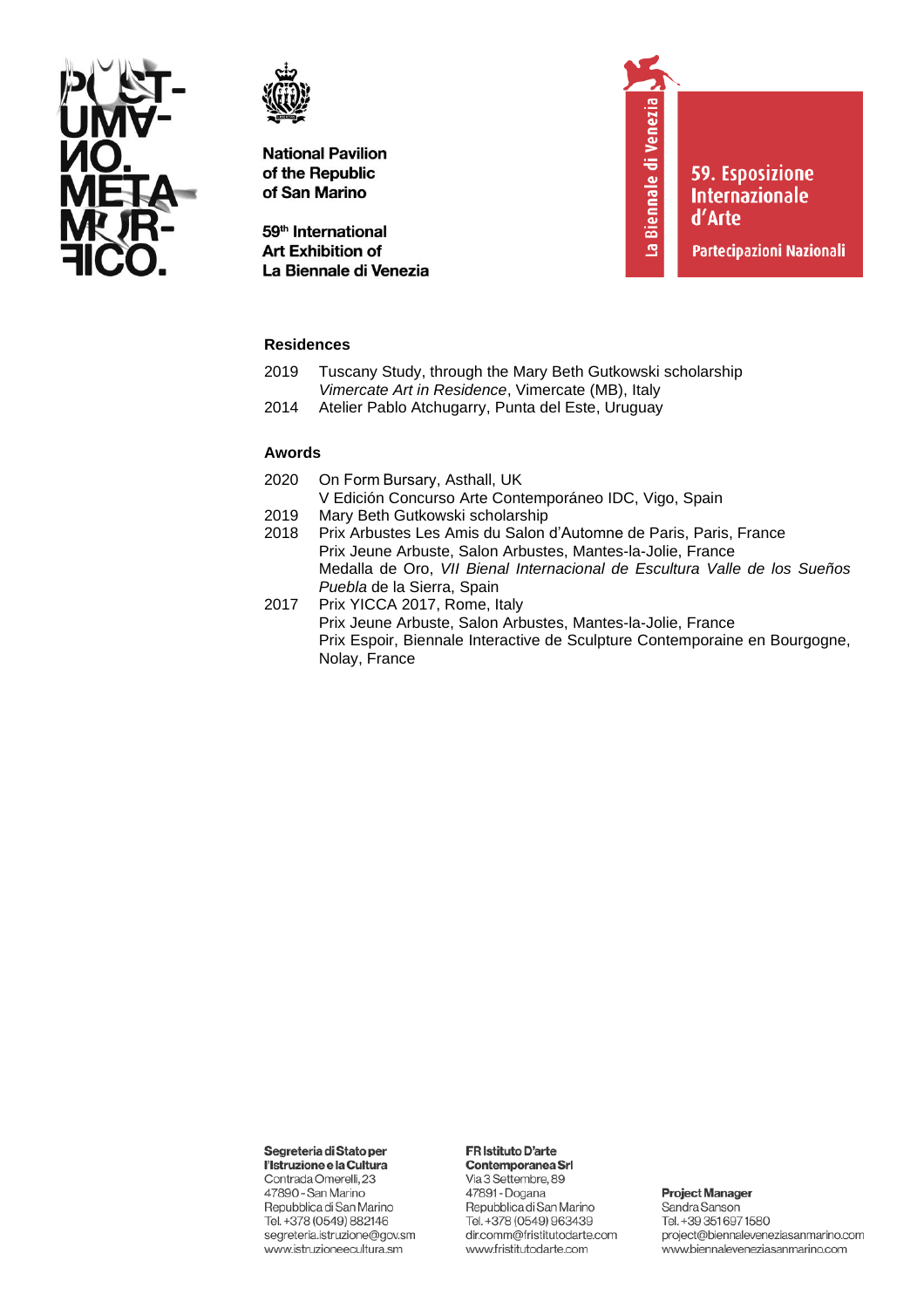



59<sup>th</sup> International **Art Exhibition of** La Biennale di Venezia



**59. Esposizione Internazionale** d'Arte

Partecipazioni Nazionali

# **Padiglione della Repubblica di San Marino alla 59. Esposizione Internazionale d'Arte – La Biennale di Venezia**

### **ANNE-CÉCILE SURGA Biografia e curriculum**

Anne-Cécile Surga è nata nel 1987 a Lavelanet, in Francia. Vive e lavora tra Ariège, Francia e Lombardia, Italia. Le sue opere sono state esposte a livello internazionale e si possono trovare in collezioni pubbliche tra cui il Museo MUST, Vimercate, Italia, la Fundación AMA, Santiago, Cile, e collezioni private in Europa, America Latina e Nord America. Anne-Cécile Surga ha vinto numerosi premi per il suo lavoro, tra cui YICCA Art Prize nel 2017 (Italia), la borsa di studio Mary Beth Gutkowski nel 2019 (USA - Italia) e la borsa di studio On Form nel 2020 (Regno Unito). La sua articolazione dei concetti di memoria corporea e memoria materica è stata ampiamente mostrata nella sua esposizione personale alla Galerie Sabine Bayasli di Parigi nell'ottobre 2021.

# **Formazione**

- 2013 Art Students League, New York, USA Ecorché and Metal Sculpture Christie's Education New York, New York, USA Master in Modern and Contemporary Art, Art History, Criticism and **Conservation**
- 2010 Florida Gulf Coast University, Fort Myers, USA Master in Modern and Contemporary Art, Art History, Criticism and **Conservation**
- 2008 Ateliers Michel Fontenille, Dijon, Francia Sculpture sur Argile

# **Mostre Personali**

- 2021 *A Corps Perdu*, Galerie Sabine Bayasli, Parigi, Francia
- 2020 *Tout Mou for You*, Sozinho, Toulouse, Francia
- 2019 *Cuerpos de Emociones*, Museo de la Ciudad, Mostoles, Spagna *Gritos Silenciosos*, Galeria KET, Barcellona, Spagna
- 2018 *Scriptures*, Elaboratory, Parigi, Francia
- 2016 *Il Ne Fallait Pas Me Créer Libre*, Galerie des Carmes, Pamiers, Francia

# **Mostre Collettive**

2021 *Survey Exhibition*, Piero Atchugarry Gallery, Miami, USA *Materia i Materiali*, Rossovermiglio Gallery, Padova, Italia

Segreteria di Stato per l'Istruzione e la Cultura Contrada Omerelli, 23 47890 - San Marino Repubblica di San Marino Tel. +378 (0549) 882146 segreteria.istruzione@gov.sm www.istruzioneecultura.sm

FR Istituto D'arte Contemporanea Srl Via 3 Settembre, 89 47891 - Dogana Repubblica di San Marino Tel. +378 (0549) 963439 dir.comm@fristitutodarte.com www.fristitutodarte.com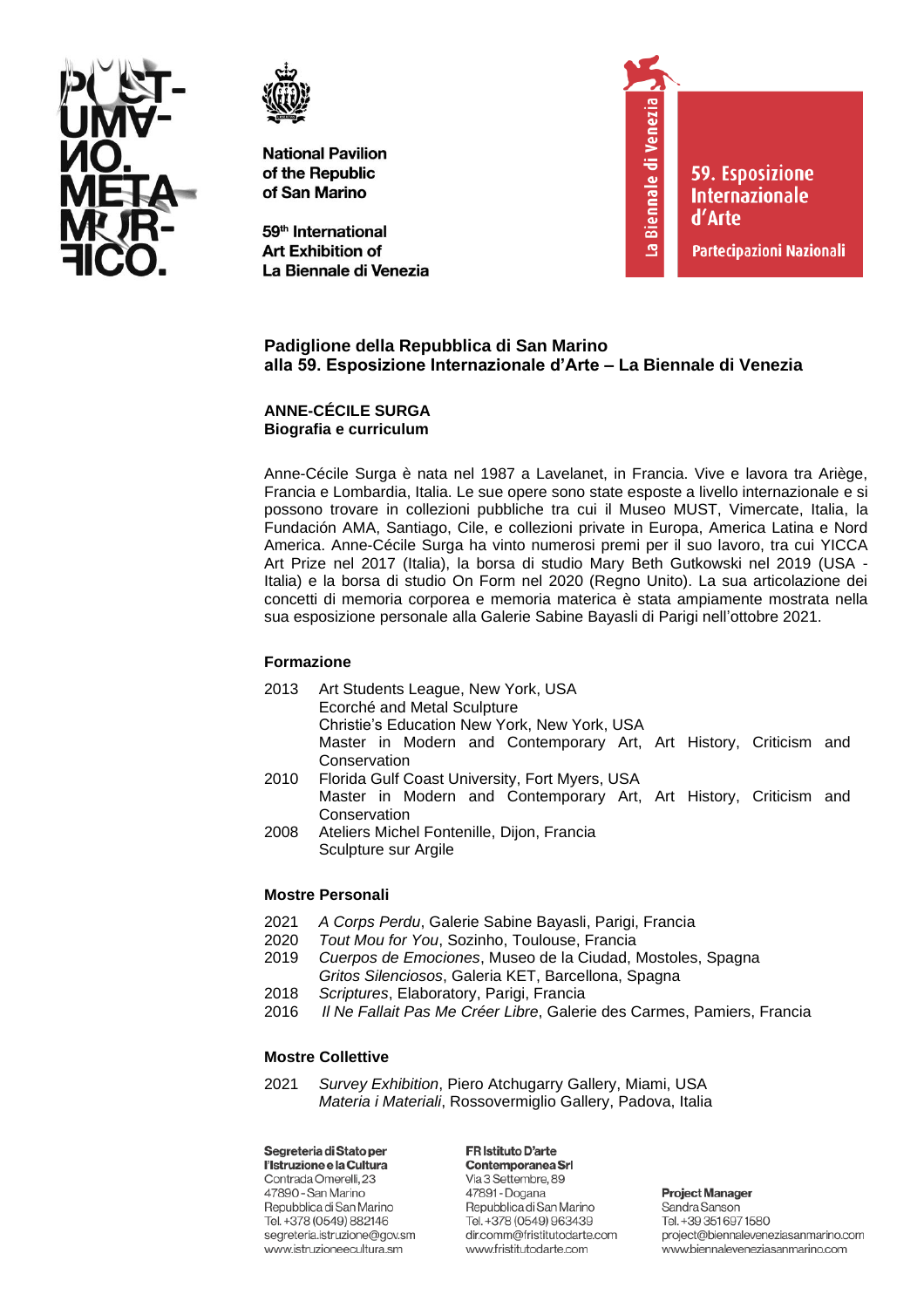



59<sup>th</sup> International **Art Exhibition of** La Biennale di Venezia La Biennale di Venezia

59. Esposizione **Internazionale** d'Arte

Partecipazioni Nazionali

| 2020 | Summer Show, Galeria de las Misione, José Ignacio, Uruguay<br>Signs, Luisa Catucci Gallery, Berlino, Germania<br>FRESH RICE Rice Initiative, MUTO Gallery, Barcellona, Spagna<br>Quarantine Exhibition, a cura di Dionisis Chritofilogiannis, Space52, Atene,<br>Grecia                                                                                                                                                                                                                                                                                                 |
|------|-------------------------------------------------------------------------------------------------------------------------------------------------------------------------------------------------------------------------------------------------------------------------------------------------------------------------------------------------------------------------------------------------------------------------------------------------------------------------------------------------------------------------------------------------------------------------|
| 2019 | On Form, Asthall, UK<br>Core of Cores, a cura di Mengyue Zhang, Galerie de l'IESA, Parigi, Francia<br>Georges Mathieu - Anne Cecile Surga, RossovermiglioArte, Padova, Italia<br>Passage(s) ou l'Art du Transitoire, Espace Bourdelle, Montauban, Francia<br>Skiagrafia, a cura di Anna Dona, Vitrine DD, Parigi, Francia<br>V_AIR2019: Transiti, a cura di Maria Paula Zedda, Museo MUST, Vimercate<br>(MB), Italia                                                                                                                                                    |
| 2018 | We Are Fatale, Fatale Art Gallery, LiveArt, Montreal, Canada<br>Biennale de Gentilly, Gentilly, Francia<br>Encuentros en el Arte, Museo Gurvich, Montevideo, Uruguay<br>Salon d'Automne, invitée en tant que lauréat du Prix Arbuste, Parigi, Francia<br>Endangered Bodies, School of Arts and Humanities, University of Lisbon,<br>Lisbona, Portogallo<br>Encuentros en el Arte, Museo Gurvich, Montevideo, Uruguay<br>VII Bienal Internacional de Escultura Valle de los Suenos, Puebla de la                                                                         |
| 2017 | Sierra, Spagna<br>La Poétique des Matériaux, Espace Bourdelle, Montauban, Francia<br>Biennale Arte Dolomiti, Cibiana di Cadore (BL), Italia<br>WAR: Quello que Rimane, Metamorfosi Gallery, Vicenza, Italia<br>YICCA 2017, Roma, Italia<br>CHUNK3, Team Caef, Brescia, Italia<br>Somos II-Limitades, Association FemArt, Barcellona, Spagna<br>Salon d'Automne, invitée dans le cadre du Prix Jeune Arbuste, Parigi,<br>Francia                                                                                                                                         |
| 2016 | Biennale Interactive de Sculpture Contemporaine en Bourgogne, Nolay,<br>Francia<br>Setba Jove 2017, Fundacion Setba Jove, Barcellona, Spagna<br>SenseFils - NoMo - Sincria, Centro Civico de la Barceloneta, Barcellona,<br>Spagna<br>Gender and Freedom, Triennale Internationale des Arts Mixtes, Belgrado,<br>Serbia<br>Cent Centimètres Carrés, Galerie du Philosophe, Carla Bayle, Francia<br>Amore e Scelta / Love and Choice, Collezione Fondazione Pablo Atchugarry,<br>Museo MIIT, Torino, Italia<br>Gaia III, Mairie du Ilème Arrondissement, Parigi, Francia |

Segreteria di Stato per l'Istruzione e la Cultura

Contrada Omerelli, 23 47890 - San Marino Repubblica di San Marino Tel. +378 (0549) 882146 segreteria.istruzione@gov.sm www.istruzioneecultura.sm

#### FR Istituto D'arte Contemporanea Srl

Via 3 Settembre, 89 47891 - Dogana Repubblica di San Marino Tel. +378 (0549) 963439 dir.comm@fristitutodarte.com www.fristitutodarte.com